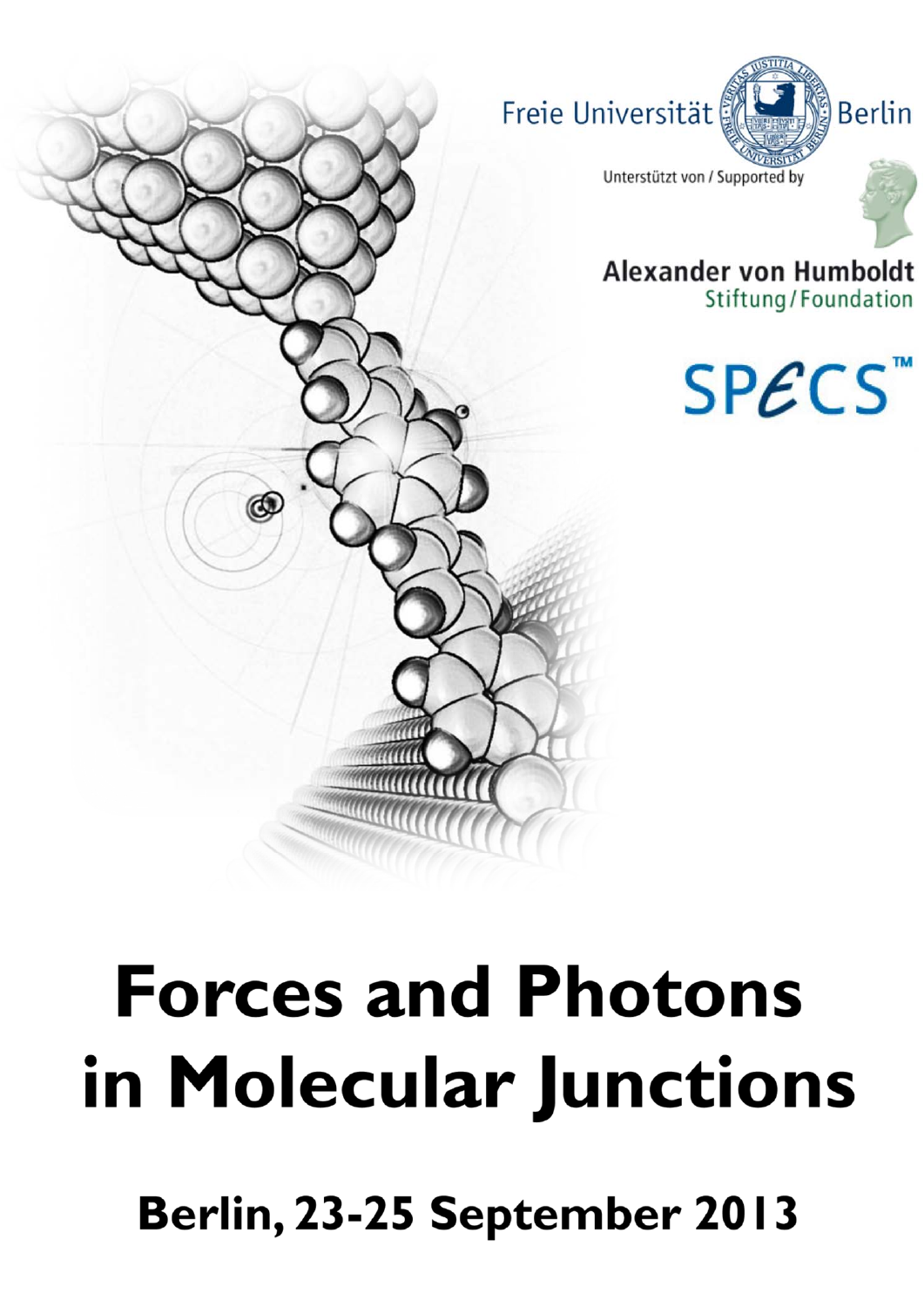# **Introduction**

The electronic and optical properties of matter are considerably changed due to quantum effects when the size of the objects is reduced to atomic-scale dimensions. The focus area NanoScale "Functional Materials at the Nanoscale" in the Freie Universität Berlin, aims at a profound understanding of these properties and to develop functional materials (in particular consisting of organic molecules) which may lay the basis for future nanotechnology.

This workshop will bring together experts from two communities investigating properties of single-molecule junctions: the first one investigates the electronic properties and mechanical flexibility of molecules by using a combination of scanning tunneling microscopy (STM) and atomic-force microscopy (AFM). Whereas STM is a standard tool for electronic structure determination with atomic-scale precision, AFM has recently been shown to provide information of electrostatic potentials with unprecedented resolution. This information is crucial for the design of molecular junctions with specifically desired conductance properties. Furthermore, the combination of STM and AFM provides insight into the flexibility and mechanical stability while a current is flowing through the molecular junction.

The second community investigates the optical properties of nanoscale junctions by a combination of light spectroscopy and STM. The light emission from molecule-metal junctions gives insights into the plasmon spectrum of the nanoscale cavity and its interaction with the molecule placed inside the junction. The interplay of electronic excitations and light forms a basis for the development of optical devices.

Both communities have recently shown rapid progress towards the understanding of elementary processes in single molecules at the atomic-scale. This knowledge provides a basic playground for design strategies of nanoscale devices - a vision also pursued within the focus area NanoScale.

This workshop aims to unify the two scientific communities in light and atomic force spectroscopy which up to date are unrelated, despite the common field of research through the combination with scanning tunneling microscopy.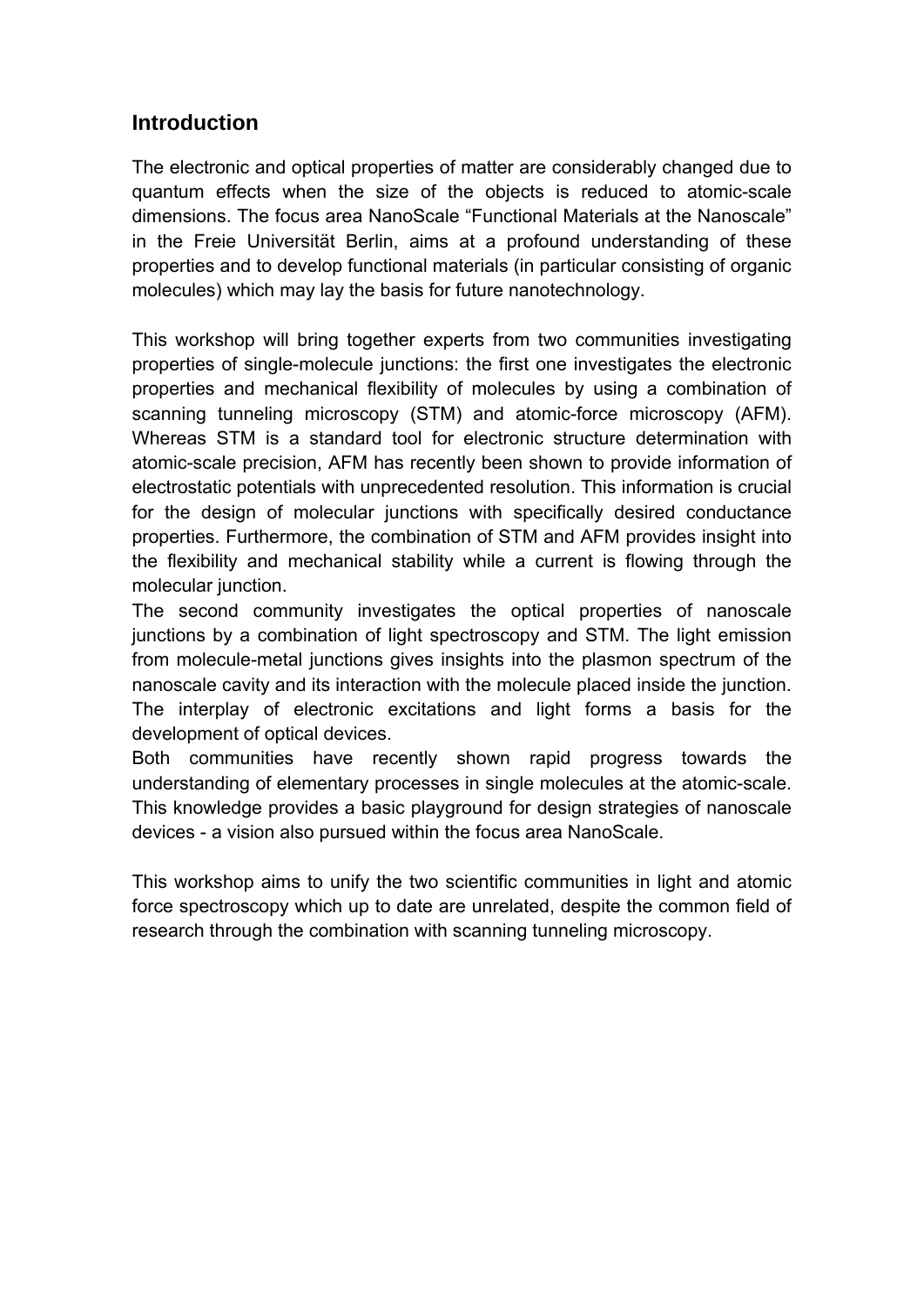|                | <b>Monday</b>                                                                                                                                                                                                                 | <b>Tuesday</b>                                                                                                                                                                                                              | Wednesday                                                                                                                                                   |
|----------------|-------------------------------------------------------------------------------------------------------------------------------------------------------------------------------------------------------------------------------|-----------------------------------------------------------------------------------------------------------------------------------------------------------------------------------------------------------------------------|-------------------------------------------------------------------------------------------------------------------------------------------------------------|
| 9:00           |                                                                                                                                                                                                                               | <b>R.</b> Berndt<br>Meandering with STM and light                                                                                                                                                                           | <b>S. Sadewasser</b><br>Spatially resolved surface<br>photovoltage spectroscopy                                                                             |
| 9:45           |                                                                                                                                                                                                                               | J. Aizpurua<br>Nanooptics in subnanometric<br>gaps: from single molecule<br>imaging to quantum tunneling<br>plasmonics                                                                                                      | <b>R. Temirov</b><br>How much control over single<br>molecules could we get with the<br>junction of a scanning probe<br>microscope?                         |
| 10:30          |                                                                                                                                                                                                                               | <b>Coffee Break</b>                                                                                                                                                                                                         | <b>Coffee Break</b>                                                                                                                                         |
| 11:00          |                                                                                                                                                                                                                               | <b>M. Ternes</b><br>The mechanical properties of a<br>monoatomic layer investigated<br>by combined STM and AFM<br>measurements                                                                                              | S. Fölsch<br>Manipulating atoms and<br>molecules on a III-V<br>semiconductor surface by<br>cryogenic STM                                                    |
| 11:45          |                                                                                                                                                                                                                               | P. Jelínek<br><b>AFM/STM measurements of</b><br>atomic and molecular contacts                                                                                                                                               | <b>G. Meyer</b><br>Scanning probe microscopy of<br>single molecules on insulating<br>films: molecular geometry and<br>intramolecular charge<br>distribution |
| 12:30          |                                                                                                                                                                                                                               |                                                                                                                                                                                                                             | <b>Closing Remarks</b>                                                                                                                                      |
|                |                                                                                                                                                                                                                               | Lunch                                                                                                                                                                                                                       | Lunch                                                                                                                                                       |
| 14:00          | <b>Registration</b><br>Welcome                                                                                                                                                                                                |                                                                                                                                                                                                                             |                                                                                                                                                             |
| 14:30          | F. J. Giessibl<br>Atomic forces, currents and<br>spins measured by<br>simultaneous STM and AFM                                                                                                                                | <b>C. Grosse</b><br><b>Exploring luminescence on</b><br>submolecular length scales and<br>nanosecond time scales                                                                                                            |                                                                                                                                                             |
| 15:15          | A. Schwarz<br>Forces, Tips, Cantilevers and<br>Light                                                                                                                                                                          | C. Lotze<br><b>Fundamental Processes in</b><br><b>Single Molecule Junctions:</b><br>Interplay of Forces and<br><b>Electronic Effects</b><br>J. Li<br>Tunneling electrons induced<br>light emission in electronic<br>systems |                                                                                                                                                             |
| 16:00          | <b>Coffee Break</b>                                                                                                                                                                                                           | <b>Coffee Break</b>                                                                                                                                                                                                         |                                                                                                                                                             |
| 16:30          | M. Heyde<br>The Impact of Atomic Force<br>Microscopy and Spectroscopy<br>to Illuminate Complex Oxide<br><b>Surfaces</b>                                                                                                       | J. Repp<br><b>Dynamic Force Microscopy and</b><br>Spectroscopy of Individual<br>Molecules on thin insulating<br>films                                                                                                       |                                                                                                                                                             |
| 17:15          | <b>F. Stavale</b><br>Cathodoluminescence<br>spectroscopy using a STM: a<br>powerful tool for nano-oxides<br>characterization<br>Z. Majzik<br>Simultaneous AFM and STM<br>analysis of surface reactions on<br>silicon surfaces | S. Kawai<br>Mechanical properties of a<br>single long molecular wire                                                                                                                                                        |                                                                                                                                                             |
| 19:00<br>20:00 | <b>Posters</b><br><b>Snacks and Drinks</b>                                                                                                                                                                                    | <b>Dinner</b>                                                                                                                                                                                                               |                                                                                                                                                             |
|                |                                                                                                                                                                                                                               |                                                                                                                                                                                                                             |                                                                                                                                                             |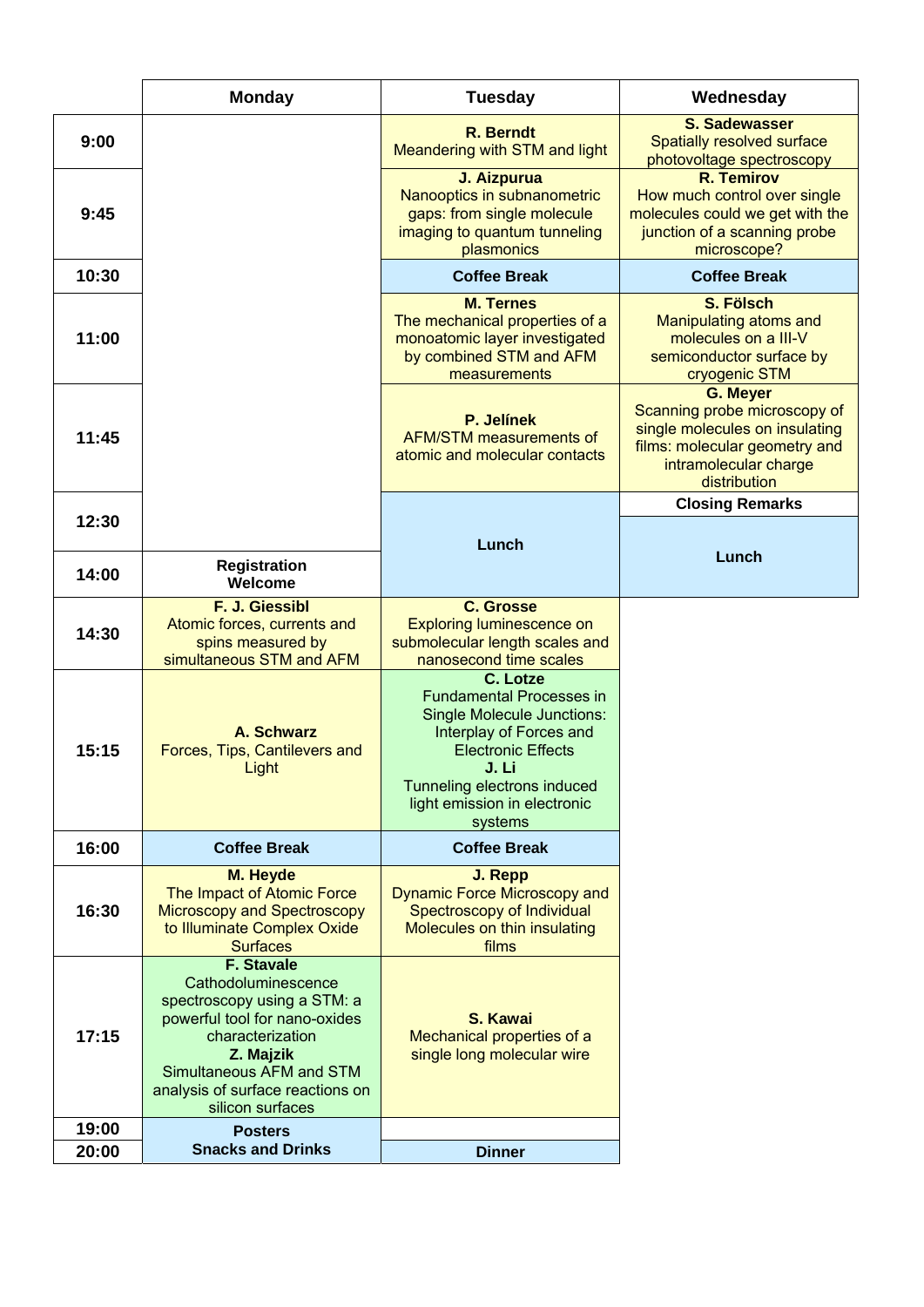# **Oral Presentations:**

*Monday Afternoon*  14:30-15:15 **Franz. J. Giessibl** Atomic forces, currents and spins measured by simultaneous STM and AFM 15:15-16:00 **Alexander Schwarz** Forces, Tips, Cantilevers and Light 16:30-17:15 **Markus Heyde** The Impact of Atomic Force Microscopy and Spectroscopy to Illuminate Complex Oxide Surfaces 17:15-17:35 **Fernando Staval**e Cathodoluminescence spectroscopy using a STM: A powerful tool for nanooxides characterization

#### 17:35-18:00 **Zsolt Majzik**

Simultaneous AFM and STM analysis of surface reactions on silicon surfaces

#### *Tuesday Morning*

9:00-9:45 **Richard Berndt**

Meandering with STM and light

9:45-10:30 **Javier Aizpurua**

Nanooptics in subnanometric gaps: from single molecule imaging to quantum tunneling plasmonics

#### 11:00-11:45 **Markus Ternes**

The mechanical properties of a monoatomic layer investigated by combined STM and AFM measurements

#### 11:45-12:30 **Pavel Jelinek**

AFM/STM measurements of atomic and molecular contacts

#### *Tuesday Afternoon*

#### 14:30-15:15 **Christoph Grosse**

Exploring luminescence on submolecular length scales and nanosecond time scales

#### 15:15-15:35 **Christian Lotze**

Fundamental Processes in Single Molecule Junctions: Interplay of Forces and Electronic Effects

#### 15:35-16:00 **Jingcheng Li**

Tunneling electrons induced light emission in electronic systems

# 16:30-17:15 **Jascha Repp**

Dynamic Force Microscopy and Spectroscopy of Individual Molecules on thin insulating films

#### 17:15-18:00 **Shigeki Kawai**

Mechanical properties of a single long molecular wire

#### *Wednesday Morning*

9:00-9:45 **Sascha Sadewasser**

Spatially resolved surface photovoltage spectroscopy

#### 9:45-10:30 **Ruslan Temirov**

How much control over single molecules could we get with the junction of a scanning probe microscope?

11:00-11:45 **Stefan Fölsch**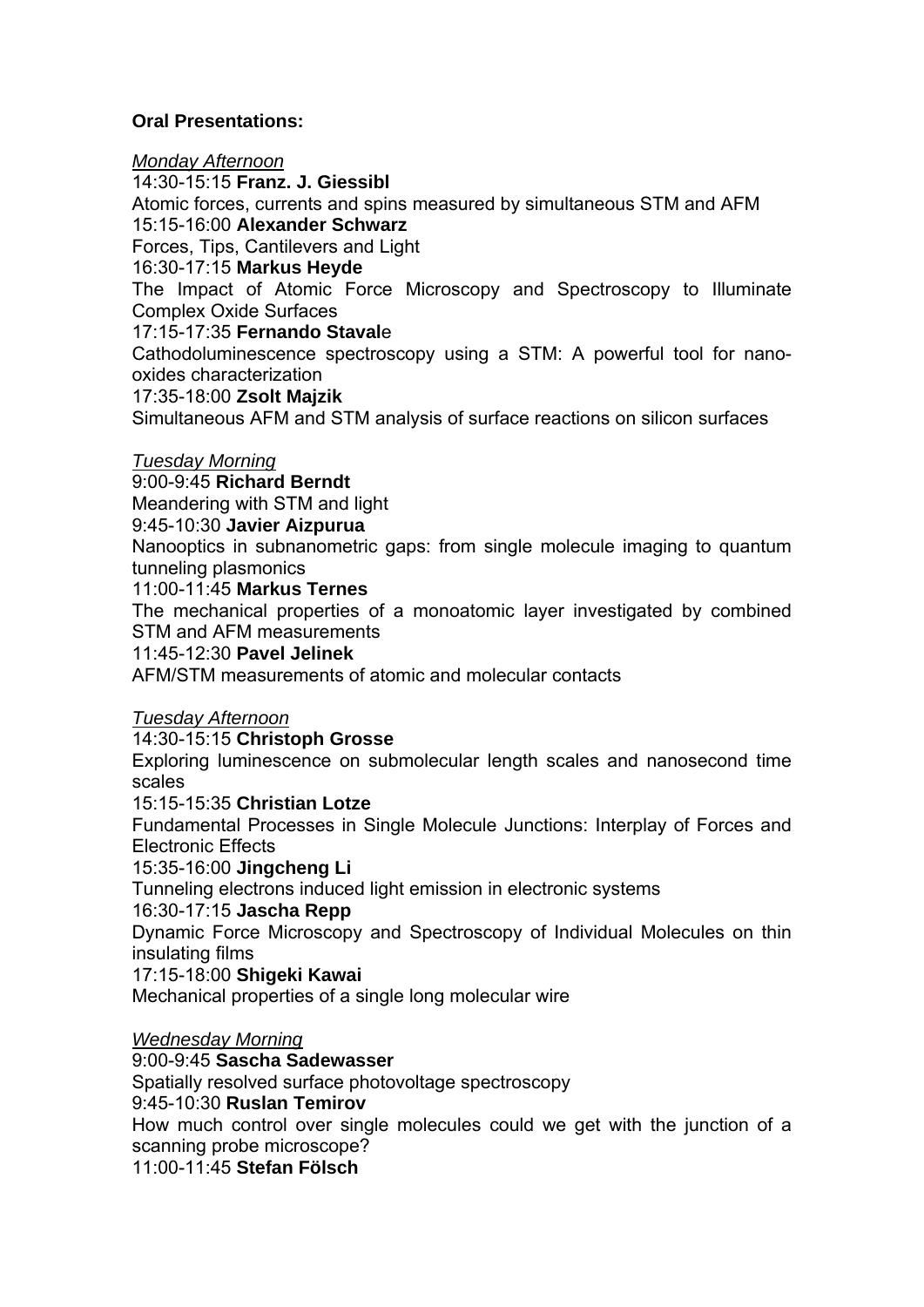Manipulating atoms and molecules on a III-V semiconductor surface by cryogenic STM

# 11:45-12:30 **Gerhard Meyer**

Scanning probe microscopy of single molecules on insulating films: Molecular geometry and intramolecular charge distribution

### **Posters:**

#### **Gelavizh Ahmadi**

Monitoring a ring-closure reaction on the ligand of an Fe-Porphyrin Molecule **Wibke Bronsch** 

Self-assembling and electronic structure of metallocenes on Pb(111) and Pb(100)

#### **Robert Drost**

The interface of graphene with hexagonal boron nitride

#### **Nino Hatter**

Diarylethene molecules on a Ag(111) surface: stability and electric field-induced switching of single molecules

#### **Nils Krane**

Charge Localization in Merocyanine on Au(111)

#### **Jesús Martínez Blanco**

STM light emission from the InAs(111)A surface: First Results

#### **Marten Piantek**

Manipulation of the electronic structure in a Ruthenium complex by an STM/AFM tip

#### **Celia Rogero Blanco**

Reshaping of Cu(110) by phthalocyanine molecules

#### **Michael Ruby**

Electron Momentum Anisotropy in Superconducting Tunnel Junctions

#### **Fabian Schulz**

Local doping and lifetime modulation of molecular electronic states on monolayer hexagonal boron nitride

#### **Evan Spadafora**

Simultaneous nc-AFM/STM investigation of the B:Si(111)√3×√3 surface

#### **Paul Stoll**

Bistable charge states in the acceptor-donor complex Tetracyanoethylene-Tetrathiafulvalene on Au(111)

#### **Martina Svec**

Highly ordered silicon triplets within a platinum surface alloy

#### **Tobias Umbach**

Charge distribution of alkali-organic monolayers on a metal surface

#### **Ben Warner**

Exploring the magnetic properties of metallophthalocyanines on a thin insulator **Ping Yu** 

Nanoscale photoelectron mapping and spectroscopy with an atomic force microscope

#### **Yang Zechao**

Gold-Adatom-Mediated Bonding and Molecular Orbitals of Self-Assembled DCV5T-Me2 Nanostructures on Au(111)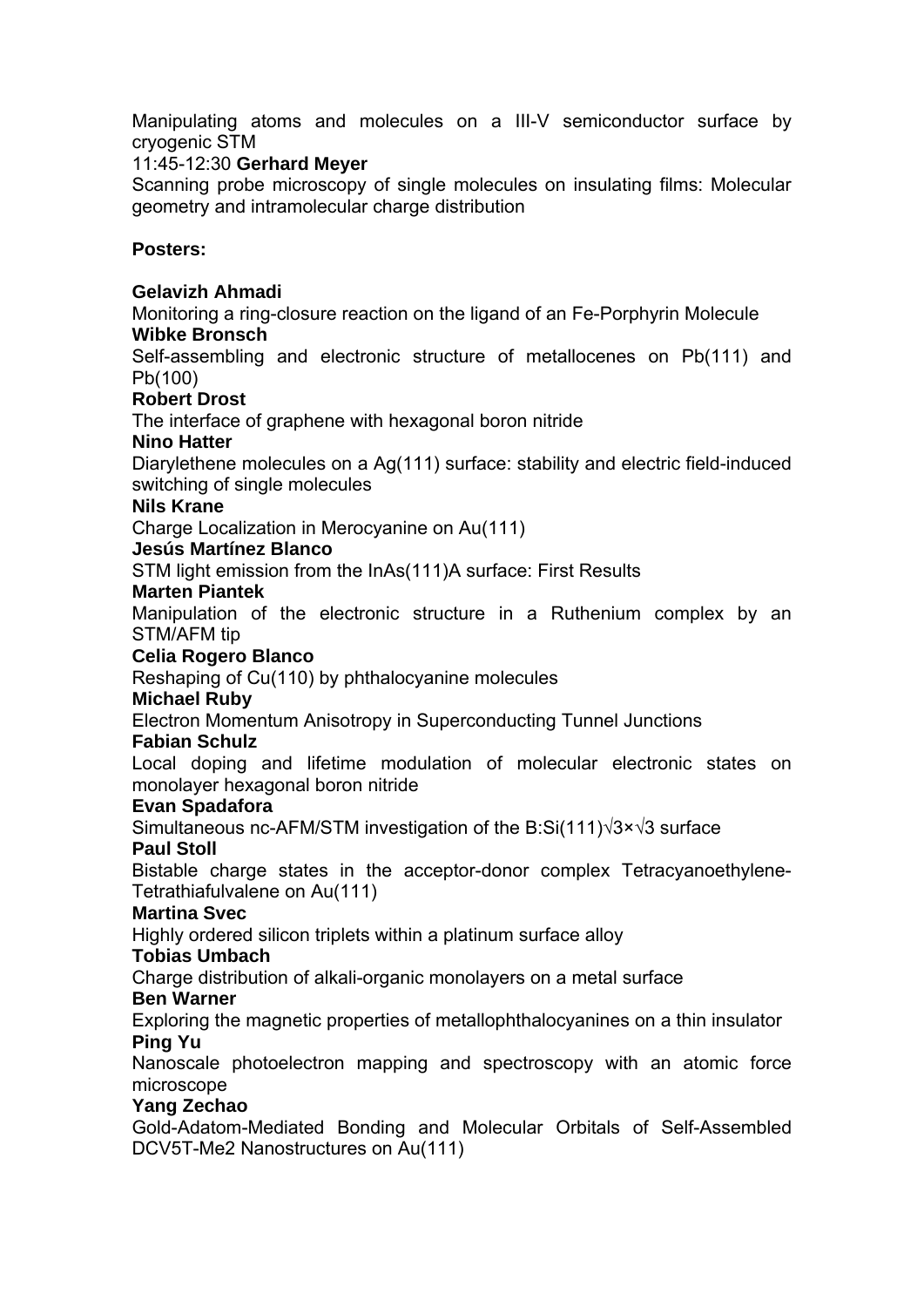# **List of Participants:**

| Center of Material Physics, San Sebastían (Spain)       |
|---------------------------------------------------------|
| Physic                                                  |
|                                                         |
| Department of Physics, Free University Berlin           |
|                                                         |
| of Physics, Free University Berlin                      |
|                                                         |
|                                                         |
| Department of Physics, Free University Berlin           |
|                                                         |
| Center of Material Physics, San Sebastían (Spain)       |
| Department of Applied Physics, Aalto University         |
|                                                         |
| Paul Drude Institut für Festkörper Elektronik, Berlin   |
|                                                         |
|                                                         |
|                                                         |
| Department of Physics, Free University Berlin           |
|                                                         |
|                                                         |
| Department of Physics, University of Regensburg         |
|                                                         |
|                                                         |
|                                                         |
| Max Plank Institute for Solid State Research,           |
|                                                         |
| Department of Physics, Free University Berlin           |
|                                                         |
| Department of Physics, Free University Berlin           |
|                                                         |
|                                                         |
| Max-Plank-Gesellschaft,                                 |
|                                                         |
|                                                         |
| Institute of Physics of Czech Academy of Science,       |
|                                                         |
| Institute of Physics, University of Basel (Switzerland) |
| Department of Physics, Free University Berlin           |
|                                                         |
| Max-Plank-Gesellschaft,                                 |
|                                                         |
|                                                         |
| Department of Physics, Free University Berlin           |
|                                                         |
| Paul Drude Institut für Festkörper Elektronik, Berlin   |
|                                                         |
| Instituto de Nanosciencia de Aragón, Zaragoza           |
|                                                         |
| Department of Physics, Free University Berlin           |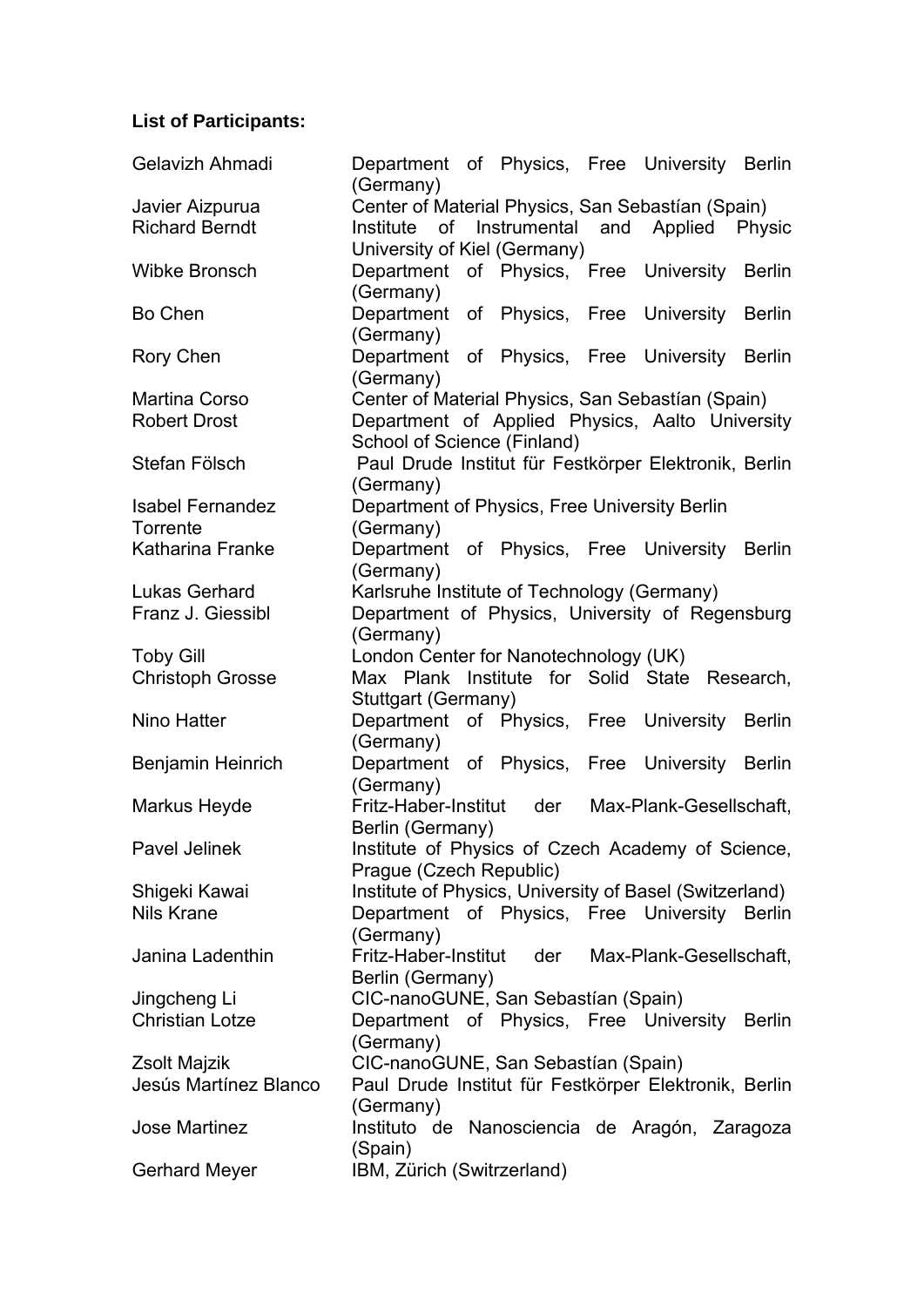| J. Ignacio Pascual<br><b>Olof Peters</b> | CIC-nanoGUNE, San Sebastían (Spain)<br>Department of Physics, Free University Berlin<br>(Germany) |
|------------------------------------------|---------------------------------------------------------------------------------------------------|
| <b>Marten Piantek</b>                    | Instituto de Nanosciencia de Aragón, Zaragoza<br>(Spain)                                          |
| Jascha Repp                              | Department of Physics, University of Regensburg<br>(Germany)                                      |
| Celia Rogero Blanco                      | Center of Material Physics, San Sebastían (Spain)                                                 |
| Michael Ruby                             | of Physics, Free University Berlin<br>Department<br>(Germany)                                     |
| Sascha Sadewasser                        | International Iberian Nanotechnology Laboratory,<br>Braga (Portugal)                              |
| <b>Fabian Schulz</b>                     | Department of Applied Physics, Aalto University<br>School of Science (Finland)                    |
| Alexander Schwarz                        | Department of Physics, University of Hamburg<br>(Germany)                                         |
| Violeta Simic                            | SPECS, Berlin (Germany)                                                                           |
| Evan Spadafora                           | Institute of Physics of Czech Academy of Science,<br>Prague (Czech Republic)                      |
| <b>Fernando Stavale</b>                  | Brazilian Center for Physics Research, Rio de                                                     |
|                                          | Janeiro (Brazil)                                                                                  |
| <b>Paul Stoll</b>                        | Department of Physics, Free University Berlin<br>(Germany)                                        |
| <b>Martin Svec</b>                       | Institute of Physics of Czech Academy of Science,<br>Prague (Czech Republic)                      |
| <b>Ruslan Temirov</b>                    | Forschungszentrum Jülich (Germany)                                                                |
| <b>Markus Ternes</b>                     | Max Plank Institute for Solid State Research,<br>Stuttgart (Germany)                              |
| <b>Tobias Umbach</b>                     | Department of Physics, Free University Berlin<br>(Germany)                                        |
| <b>Ben Warner</b>                        | London Center for Nanotechnology (UK)                                                             |
| Ping Yu                                  | Department of Physics, University of Regensburg<br>(Germany)                                      |
| Yang Zechao                              | Department<br>of Physics, Free University Berlin<br>(Germany)                                     |